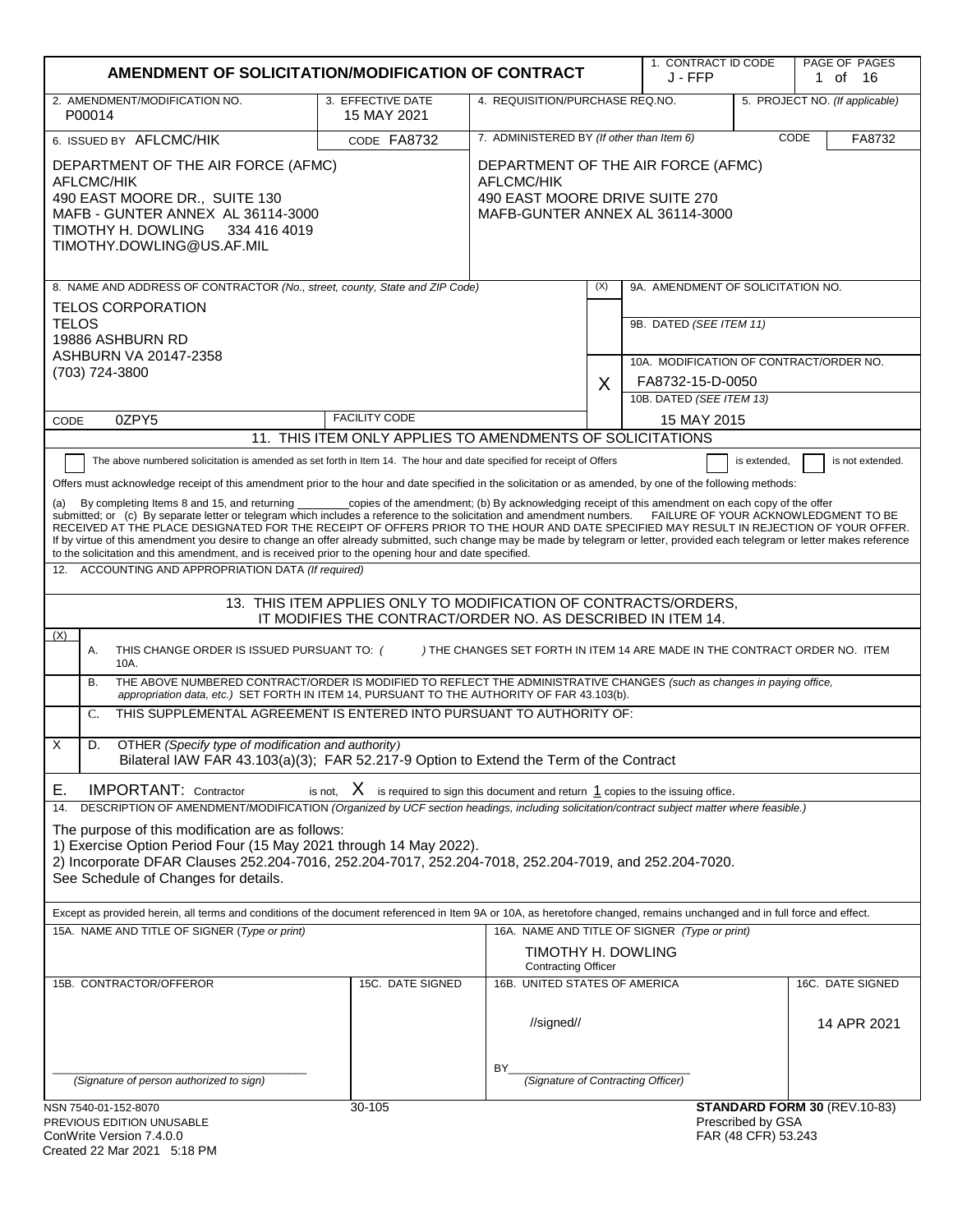- 1) The purpose of this modification is to exercise Option Period Four (15 May 2021 through 14 May 2022) of the contract in accordance with FAR 52.217-9, Option to Extend the Term of the Contract. Option Period Four of the contract is hereby exercised.
- 2) The following DFAR Clauses are incorporated as full texts:

# **252.204-7016 Covered Defense Telecommunications Equipment or Services-Representation.**

As prescribed in 204.2105 <https://www.acq.osd.mil/dpap/dars/dfars/html/current/204\_21.htm>(a), use the following provision:

# COVERED DEFENSE TELECOMMUNICATIONS EQUIPMENT OR SERVICES-REPRESENTATION (DEC 2019)

 (a) *Definitions*. As used in this provision, "covered defense telecommunications equipment or services" has the meaning provided in the clause  $252.204 - 7018$ <https://www.acq.osd.mil/dpap/dars/dfars/html/current/252204.htm>, Prohibition on the Acquisition of Covered Defense Telecommunications Equipment or Services.

 (b) *Procedures*. The Offeror shall review the list of excluded parties in the System for Award Management (SAM) (*<https://www.sam.gov/>*) for entities excluded from receiving federal awards for "covered defense telecommunications equipment or services".

 (c) *Representation*. The Offeror represents that it [ ] does, [ ] does not provide covered defense telecommunications equipment or services as a part of its offered products or services to the Government in the performance of any contract, subcontract, or other contractual instrument.

## (End of provision)

## **252.204-7017 Prohibition on the Acquisition of Covered Defense Telecommunications Equipment or Services-Representation.**

As prescribed in 204.2105

<https://www.acq.osd.mil/dpap/dars/dfars/html/current/204\_21.htm>(b), use the following provision:

## PROHIBITION ON THE ACQUISITON OF COVERED DEFENSE TELECOMMUNICATIONS EQUIPMENT OR SERVICES-REPRESENTATION (DEC 2019)

 The Offeror is not required to complete the representation in this provision if the Offeror has represented in the provision at 252.204-7016

<https://www.acq.osd.mil/dpap/dars/dfars/html/current/252204.htm>, Covered Defense Telecommunications Equipment or Services-Representation, that it "does not provide covered defense telecommunications equipment or services as a part of its offered products or services to the Government in the performance of any contract, subcontract, or other contractual instrument."

 (a) *Definitions*. "Covered defense telecommunications equipment or services," "covered mission," "critical technology," and "substantial or essential component," as used in this provision, have the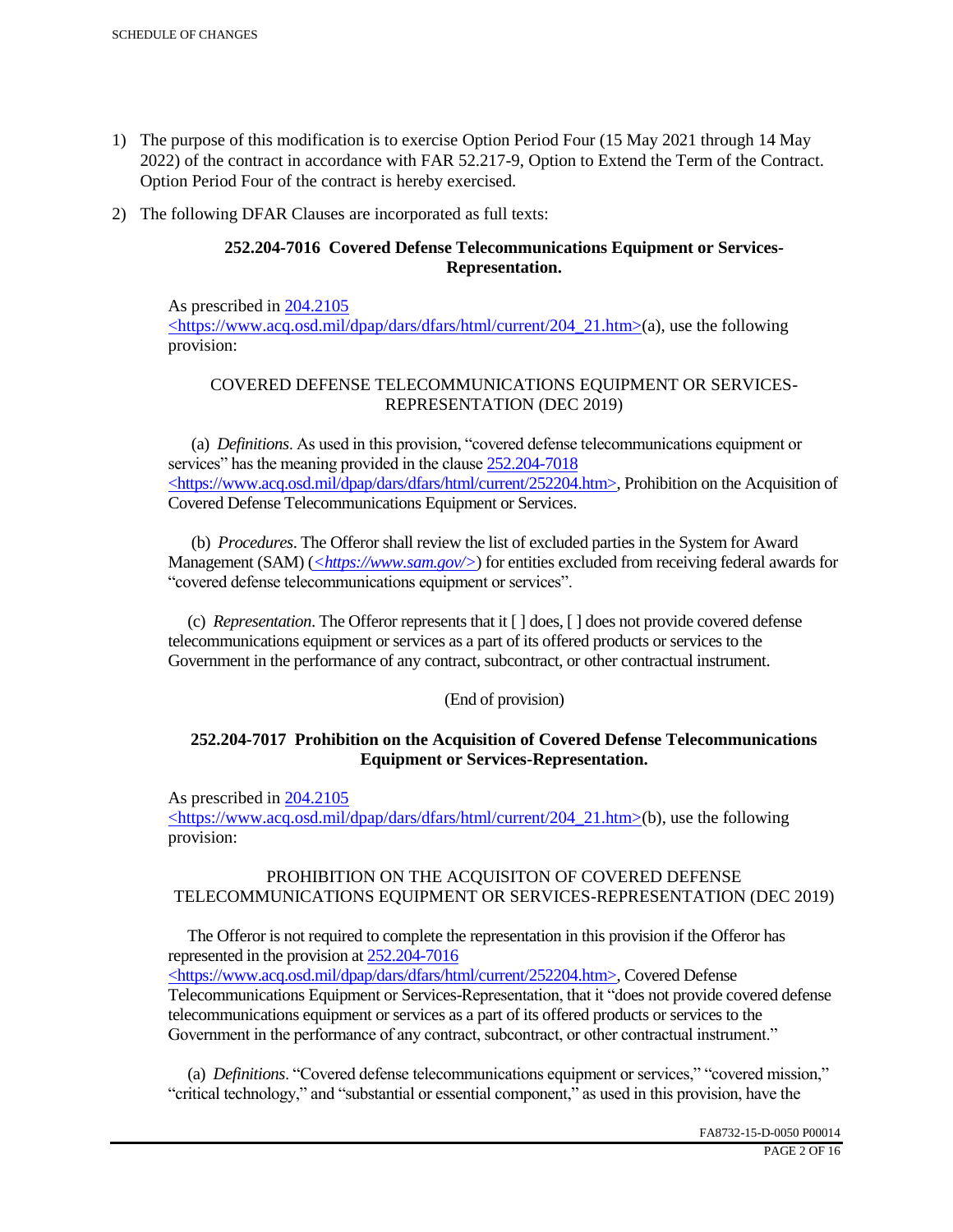meanings given in the 252.204-7018

 $\langle$ https://www.acq.osd.mil/dpap/dars/dfars/html/current/252204.htm> clause, Prohibition on the Acquisition of Covered Defense Telecommunications Equipment or Services, of this solicitation.

 (b) *Prohibition*. Section 1656 of the National Defense Authorization Act for Fiscal Year 2018 (Pub. L. 115-91) prohibits agencies from procuring or obtaining, or extending or renewing a contract to procure or obtain, any equipment, system, or service to carry out covered missions that uses covered defense telecommunications equipment or services as a substantial or essential component of any system, or as critical technology as part of any system.

 (c) *Procedures*. The Offeror shall review the list of excluded parties in the System for Award Management (SAM) at  $\leq$ https://www.sam.gov/> for entities that are excluded when providing any equipment, system, or service to carry out covered missions that uses covered defense telecommunications equipment or services as a substantial or essential component of any system, or as critical technology as part of any system, unless a waiver is granted.

 (d) *Representation*. If in its annual representations and certifications in SAM the Offeror has represented in paragraph (c) of the provision at 252.204-7016 <https://www.acq.osd.mil/dpap/dars/dfars/html/current/252204.htm>, Covered Defense Telecommunications Equipment or Services-Representation, that it "does" provide covered defense telecommunications equipment or services as a part of its offered products or services to the Government in the performance of any contract, subcontract, or other contractual instrument, then the Offeror shall complete the following additional representation:

The Offeror represents that it  $\lceil \cdot \rceil$  will  $\lceil \cdot \rceil$  will not provide covered defense telecommunications equipment or services as a part of its offered products or services to DoD in the performance of any award resulting from this solicitation.

 (e) *Disclosures*. If the Offeror has represented in paragraph (d) of this provision that it "will provide covered defense telecommunications equipment or services," the Offeror shall provide the following information as part of the offer:

 (1) A description of all covered defense telecommunications equipment and services offered (include brand or manufacturer; product, such as model number, original equipment manufacturer (OEM) number, manufacturer part number, or wholesaler number; and item description, as applicable).

 (2) An explanation of the proposed use of covered defense telecommunications equipment and services and any factors relevant to determining if such use would be permissible under the prohibition referenced in paragraph (b) of this provision.

 (3) For services, the entity providing the covered defense telecommunications services (include entity name, unique entity identifier, and Commercial and Government Entity (CAGE) code, if known).

 (4) For equipment, the entity that produced or provided the covered defense telecommunications equipment (include entity name, unique entity identifier, CAGE code, and whether the entity was the OEM or a distributor, if known).

(End of provision)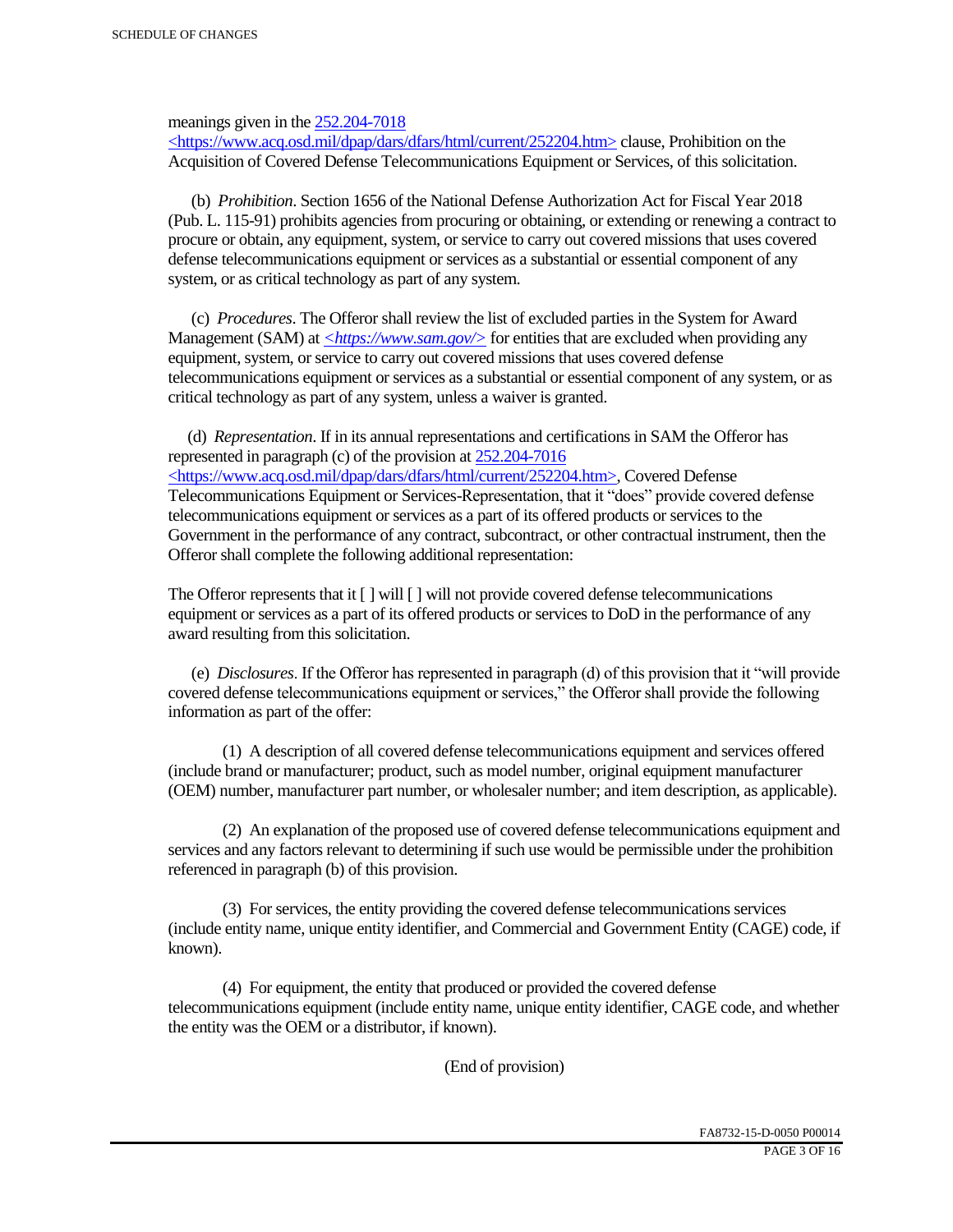# **252.204-7018 Prohibition on the Acquisition of Covered Defense Telecommunications Equipment or Services.**

As prescribed in 204.2105

 $\langle$ https://www.acq.osd.mil/dpap/dars/dfars/html/current/204\_21.htm>(c), use the following clause:

PROHIBITION ON THE ACQUISITION OF COVERED DEFENSE TELECOMMUNICATIONS EQUIPMENT OR SERVICES (JAN 2021)

(a) *Definitions*. As used in this clause-

"Covered defense telecommunications equipment or services" means-

 (1) Telecommunications equipment produced by Huawei Technologies Company or ZTE Corporation, or any subsidiary or affiliate of such entities;

(2) Telecommunications services provided by such entities or using such equipment; or

 (3) Telecommunications equipment or services produced or provided by an entity that the Secretary of Defense reasonably believes to be an entity owned or controlled by, or otherwise connected to, the government of a covered foreign country.

"Covered foreign country" means-

(1) The People's Republic of China; or

(2) The Russian Federation.

"Covered missions" means-

 (1) The nuclear deterrence mission of DoD, including with respect to nuclear command, control, and communications, integrated tactical warning and attack assessment, and continuity of Government; or

(2) The homeland defense mission of DoD, including with respect to ballistic missile defense.

"Critical technology" means-

 (1) Defense articles or defense services included on the United States Munitions List set forth in the International Traffic in Arms Regulations under subchapter M of chapter I of title 22, Code of Federal Regulations;

 (2) Items included on the Commerce Control List set forth in Supplement No. 1 to part 774 of the Export Administration Regulations under subchapter C of chapter VII of title 15, Code of Federal Regulations, and controlled-

 (i) Pursuant to multilateral regimes, including for reasons relating to national security, chemical and biological weapons proliferation, nuclear nonproliferation, or missile technology; or

(ii) For reasons relating to regional stability or surreptitious listening;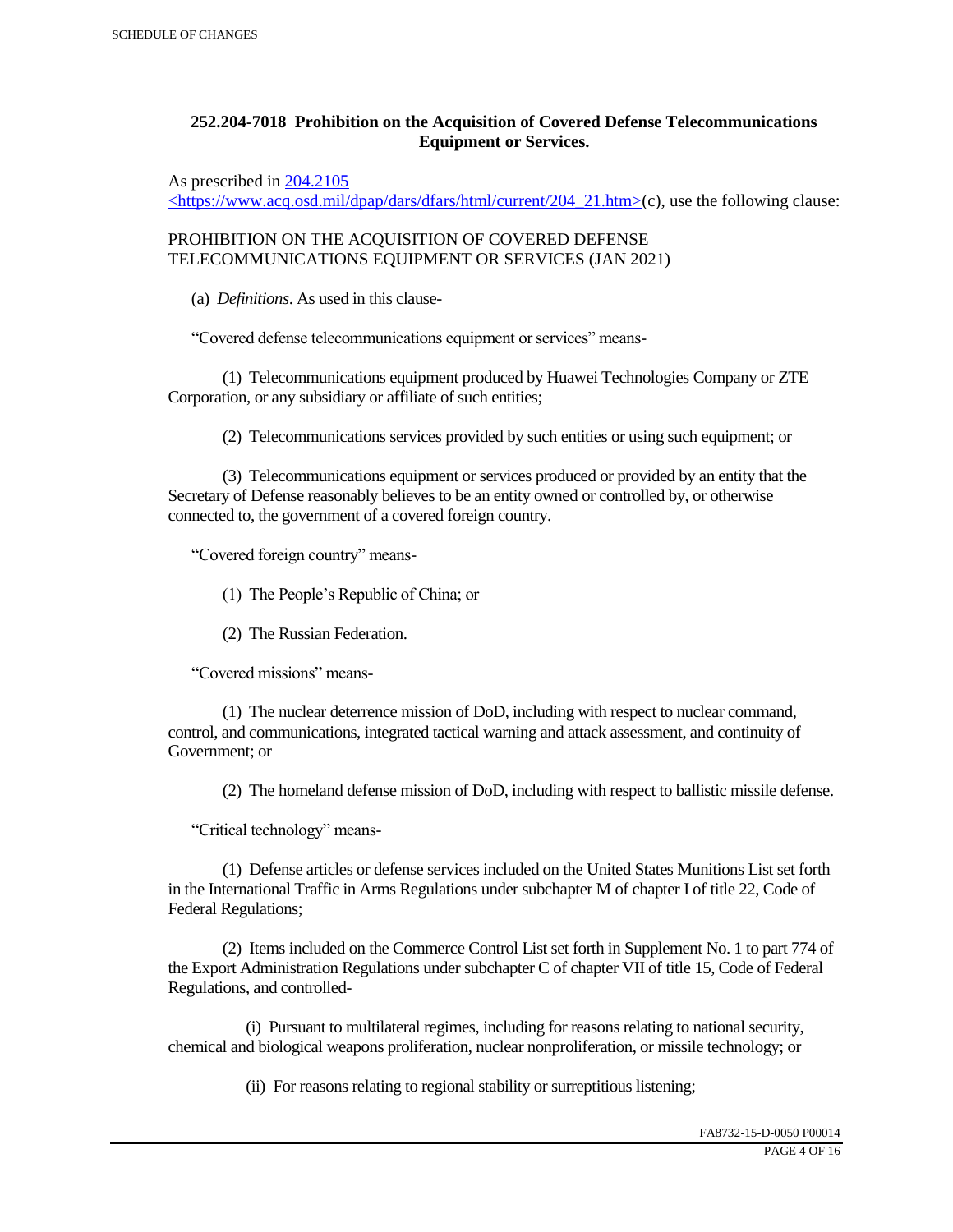(3) Specially designed and prepared nuclear equipment, parts and components, materials, software, and technology covered by part 810 of title 10, Code of Federal Regulations (relating to assistance to foreign atomic energy activities);

 (4) Nuclear facilities, equipment, and material covered by part 110 of title 10, Code of Federal Regulations (relating to export and import of nuclear equipment and material);

 (5) Select agents and toxins covered by part 331 of title 7, Code of Federal Regulations, part 121 of title 9 of such Code, or part 73 of title 42 of such Code; or

 (6) "Substantial or essential component" means any component necessary for the proper function or performance of a piece of equipment, system, or service.

"Critical technology" means-

 (b) *Prohibition*. In accordance with section 1656 of the National Defense Authorization Act for Fiscal Year 2018 (Pub. L. 115-91), the contractor shall not provide to the Government any equipment, system, or service to carry out covered missions that uses covered defense telecommunications equipment or services as a substantial or essential component of any system, or as critical technology as part of any system, unless the covered defense telecommunication equipment or services are covered by a waiver described in Defense Federal Acquisition Regulation Supplement 204.2104 <https://www.acq.osd.mil/dpap/dars/dfars/html/current/204\_21.htm>.

 (c) *Procedures*. The Contractor shall review the list of excluded parties in the System for Award Management (SAM) at  $\langle \frac{https://www.sam.gov/}{>}$  for entities that are excluded when providing any equipment, system, or service, to carry out covered missions, that uses covered defense telecommunications equipment or services as a substantial or essential component of any system, or as critical technology as part of any system, unless a waiver is granted.

(d) *Reporting*.

 (1) In the event the Contractor identifies covered defense telecommunications equipment or services used as a substantial or essential component of any system, or as critical technology as part of any system, during contract performance, the Contractor shall report at *<https://dibnet.dod.mil/>* the information in paragraph (d)(2) of this clause.

(2) The Contractor shall report the following information pursuant to paragraph  $(d)(1)$  of this clause:

 (i) Within 3 business days from the date of such identification or notification: the contract number; the order number(s), if applicable; supplier name; brand; model number (original equipment manufacturer number, manufacturer part number, or wholesaler number); item description; and any readily available information about mitigation actions undertaken or recommended.

(ii) Within 30 business days of submitting the information in paragraph  $(d)(2)(i)$  of this clause: any further available information about mitigation actions undertaken or recommended. In addition, the Contractor shall describe the efforts it undertook to prevent use or submission of a covered defense telecommunications equipment or services, and any additional efforts that will be incorporated to prevent future use or submission of covered telecommunications equipment or services.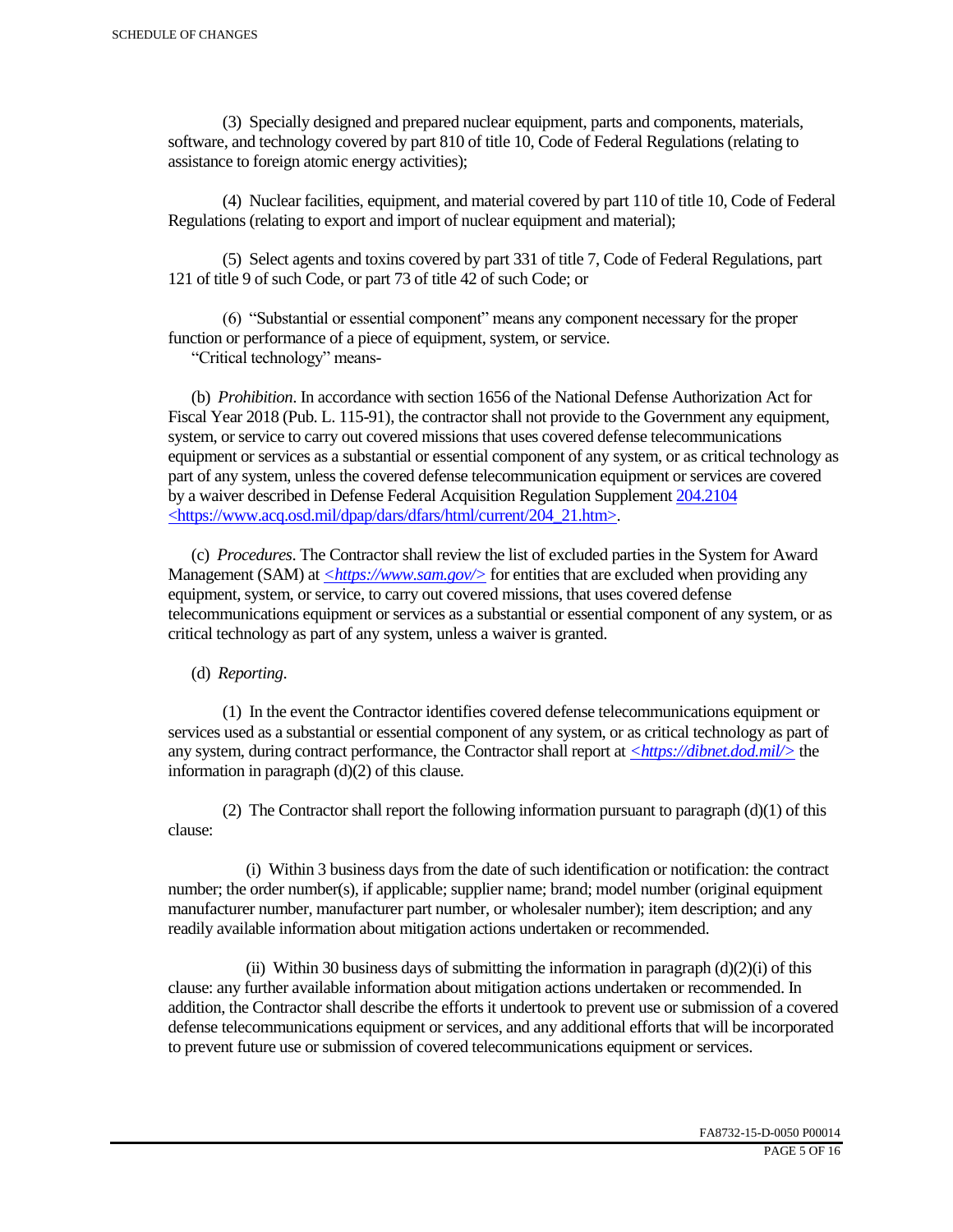(e) *Subcontracts*. The Contractor shall insert the substance of this clause, including this paragraph (e), in all subcontracts and other contractual instruments, including subcontracts for the acquisition of commercial items.

(End of clause)

## **252.204-7019 Notice of NIST SP 800-171 DoD Assessment Requirements.**

As prescribed in 204.7304

 $\langle$ https://www.acq.osd.mil/dpap/dars/dfars/html/current/204 73.htm>(d), use the following provision:

## NOTICE OF NIST SP 800-171 DOD ASSESSMENT REQUIREMENTS (NOV 2020)

(a) *Definitions*.

 "Basic Assessment", "Medium Assessment", and "High Assessment" have the meaning given in the clause 252.204-7020 <https://www.acq.osd.mil/dpap/dars/dfars/html/current/252204.htm>, NIST SP 800-171 DoD Assessments.

 "Covered contractor information system" has the meaning given in the clause 252.204-7012 <https://www.acq.osd.mil/dpap/dars/dfars/html/current/252204.htm>, Safeguarding Covered Defense Information and Cyber Incident Reporting, of this solicitation.

 (b) *Requirement*. In order to be considered for award, if the Offeror is required to implement NIST SP 800-171, the Offeror shall have a current assessment (i.e., not more than 3 years old unless a lesser time is specified in the solicitation) (see 252.204-7020) for each covered contractor information system that is relevant to the offer, contract, task order, or delivery order. The Basic, Medium, and High NIST SP 800-171 DoD Assessments are described in the NIST SP 800-171 DoD Assessment Methodology located at

 $\langle$ https://www.acq.osd.mil/dpap/pdi/cyber/strategically\_assessing\_contractor\_implementation\_of\_NIST \_SP\_800-171.html>.

(c) *Procedures*.

 (1) The Offeror shall verify that summary level scores of a current NIST SP 800-171 DoD Assessment (i.e., not more than 3 years old unless a lesser time is specified in the solicitation) are posted in the Supplier Performance Risk System (SPRS) (<https://www.sprs.csd.disa.mil/>) for all covered contractor information systems relevant to the offer.

 (2) If the Offeror does not have summary level scores of a current NIST SP 800-171 DoD Assessment (i.e., not more than 3 years old unless a lesser time is specified in the solicitation) posted in SPRS, the Offeror may conduct and submit a Basic Assessment to webptsmh@navy.mil  $\leq$ mailto:webptsmh@navy.mil> for posting to SPRS in the format identified in paragraph (d) of this provision.

 (d) *Summary level scores*. Summary level scores for all assessments will be posted 30 days postassessment in SPRS to provide DoD Components visibility into the summary level scores of strategic assessments.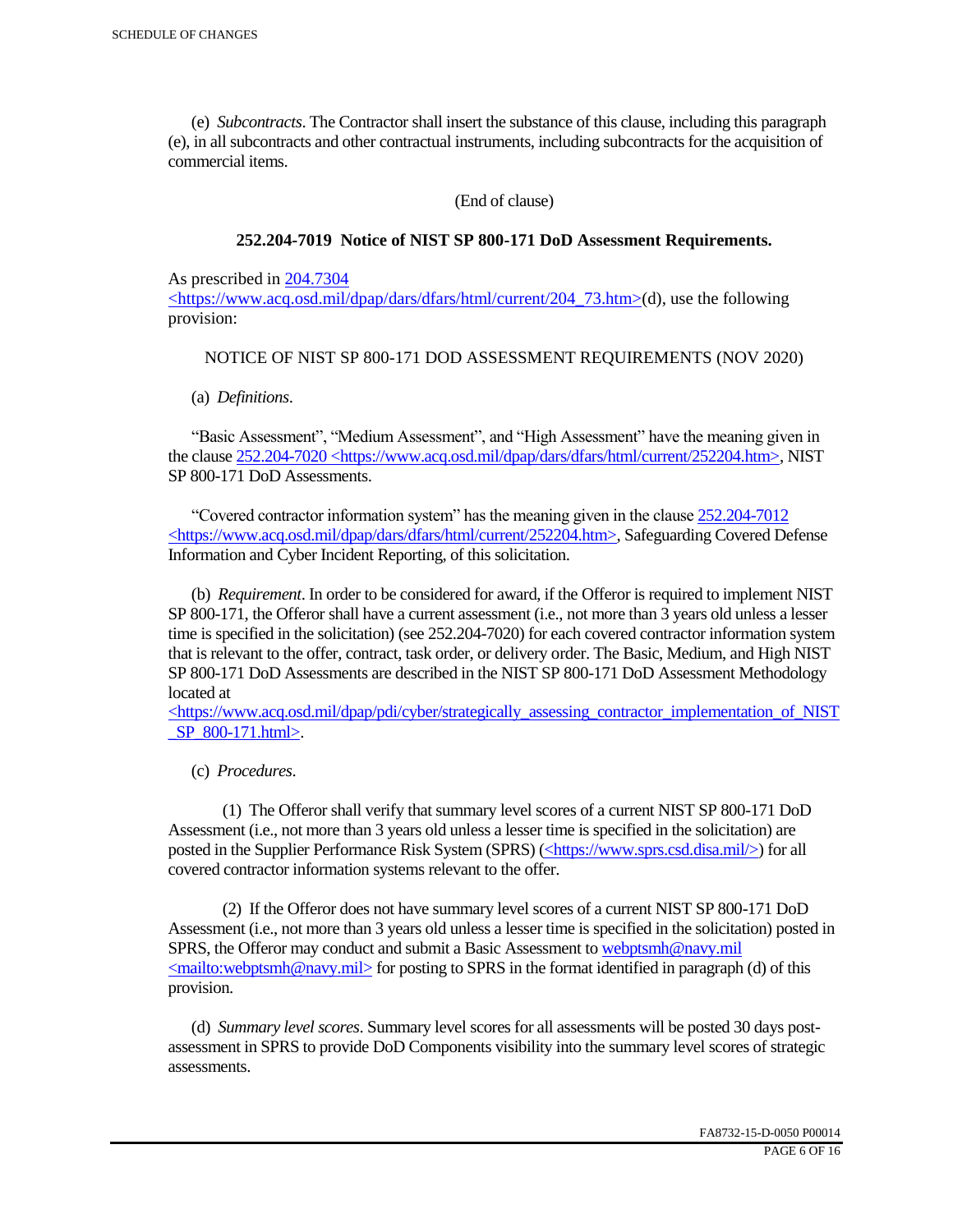(1) *Basic Assessments*. An Offeror may follow the procedures in paragraph (c)(2) of this provision for posting Basic Assessments to SPRS.

(i) The email shall include the following information:

(A) Cybersecurity standard assessed (e.g., NIST SP 800-171 Rev 1).

(B) Organization conducting the assessment (e.g., Contractor self-assessment).

 (C) For each system security plan (security requirement 3.12.4) supporting the performance of a DoD contract-

(*1*) All industry Commercial and Government Entity (CAGE) code(s) associated with the information system(s) addressed by the system security plan; and

(*2*) A brief description of the system security plan architecture, if more than one plan exists.

(D) Date the assessment was completed.

 (E) Summary level score (e.g., 95 out of 110, NOT the individual value for each requirement).

 (F) Date that all requirements are expected to be implemented (i.e., a score of 110 is expected to be achieved) based on information gathered from associated plan(s) of action developed in accordance with NIST SP 800-171.

 (ii) If multiple system security plans are addressed in the email described at paragraph  $(d)(1)(i)$  of this section, the Offeror shall use the following format for the report:

| <b>System Security CAGE Codes</b> |                               | <b>Brief</b> description | Date of    | <b>Total Score</b> | Date score of |
|-----------------------------------|-------------------------------|--------------------------|------------|--------------------|---------------|
| Plan                              | supported by this of the plan |                          | assessment |                    | $110$ will    |
|                                   | plan                          | architecture             |            |                    | achieved      |
|                                   |                               |                          |            |                    |               |
|                                   |                               |                          |            |                    |               |
|                                   |                               |                          |            |                    |               |

1)

 (2) *Medium and High Assessments*. DoD will post the following Medium and/or High Assessment summary level scores to SPRS for each system assessed:

(i) The standard assessed (e.g., NIST SP 800-171 Rev 1).

 (ii) Organization conducting the assessment, e.g., DCMA, or a specific organization (identified by Department of Defense Activity Address Code (DoDAAC)).

 (iii) All industry CAGE code(s) associated with the information system(s) addressed by the system security plan.

 (iv) A brief description of the system security plan architecture, if more than one system security plan exists.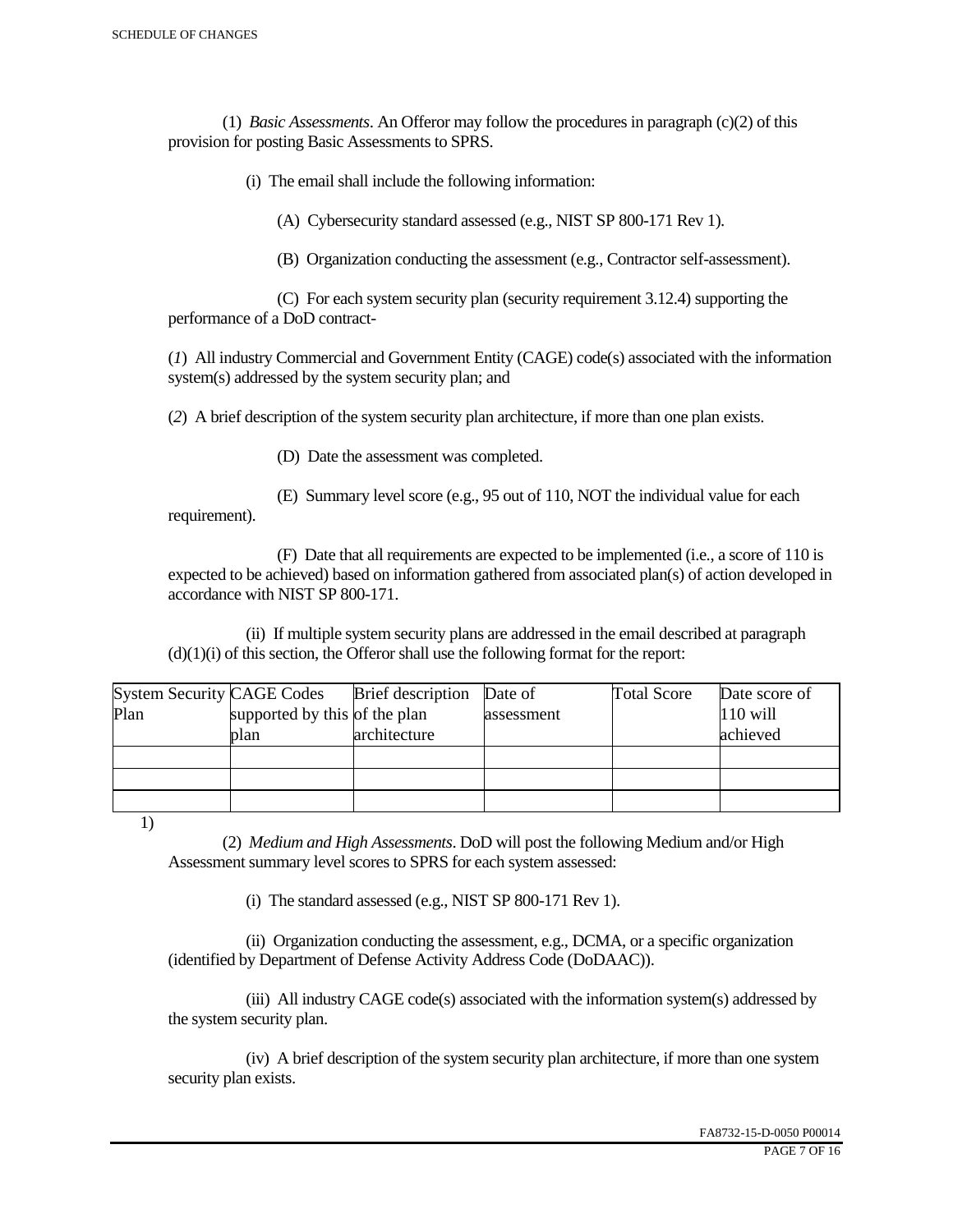(v) Date and level of the assessment, i.e., medium or high.

 (vi) Summary level score (e.g., 105 out of 110, not the individual value assigned for each requirement).

 (vii) Date that all requirements are expected to be implemented (i.e., a score of 110 is expected to be achieved) based on information gathered from associated plan(s) of action developed in accordance with NIST SP 800-171.

(3) *Accessibility*.

 (i) Assessment summary level scores posted in SPRS are available to DoD personnel, and are protected, in accordance with the standards set forth in DoD Instruction 5000.79, Defense-wide Sharing and Use of Supplier and Product Performance Information (PI).

 (ii) Authorized representatives of the Offeror for which the assessment was conducted may access SPRS to view their own summary level scores, in accordance with the SPRS Software User's Guide for Awardees/Contractors available at <https://www.sprs.csd.disa.mil/pdf/SPRS\_Awardee.pdf>.

 (iii) A High NIST SP 800-171 DoD Assessment may result in documentation in addition to that listed in this section. DoD will retain and protect any such documentation as "Controlled Unclassified Information (CUI)" and intended for internal DoD use only. The information will be protected against unauthorized use and release, including through the exercise of applicable exemptions under the Freedom of Information Act (e.g., Exemption 4 covers trade secrets and commercial or financial information obtained from a contractor that is privileged or confidential).

(End of provision)

## **252.204-7020 NIST SP 800-171 DoD Assessment Requirements.**

As prescribed in 204.7304 <https://www.acq.osd.mil/dpap/dars/dfars/html/current/204\_73.htm>(e), use the following clause:

## NIST SP 800-171 DOD ASSESSMENT REQUIREMENTS (NOV 2020)

(a) *Definitions*.

 "Basic Assessment" means a contractor's self-assessment of the contractor's implementation of NIST SP 800-171 that-

 (1) Is based on the Contractor's review of their system security plan(s) associated with covered contractor information system(s);

(2) Is conducted in accordance with the NIST SP 800-171 DoD Assessment Methodology; and

 (3) Results in a confidence level of "Low" in the resulting score, because it is a self-generated score.

 "Covered contractor information system" has the meaning given in the clause 252.204-7012 <https://www.acq.osd.mil/dpap/dars/dfars/html/current/2525204.htm>, Safeguarding Covered Defense Information and Cyber Incident Reporting, of this contract.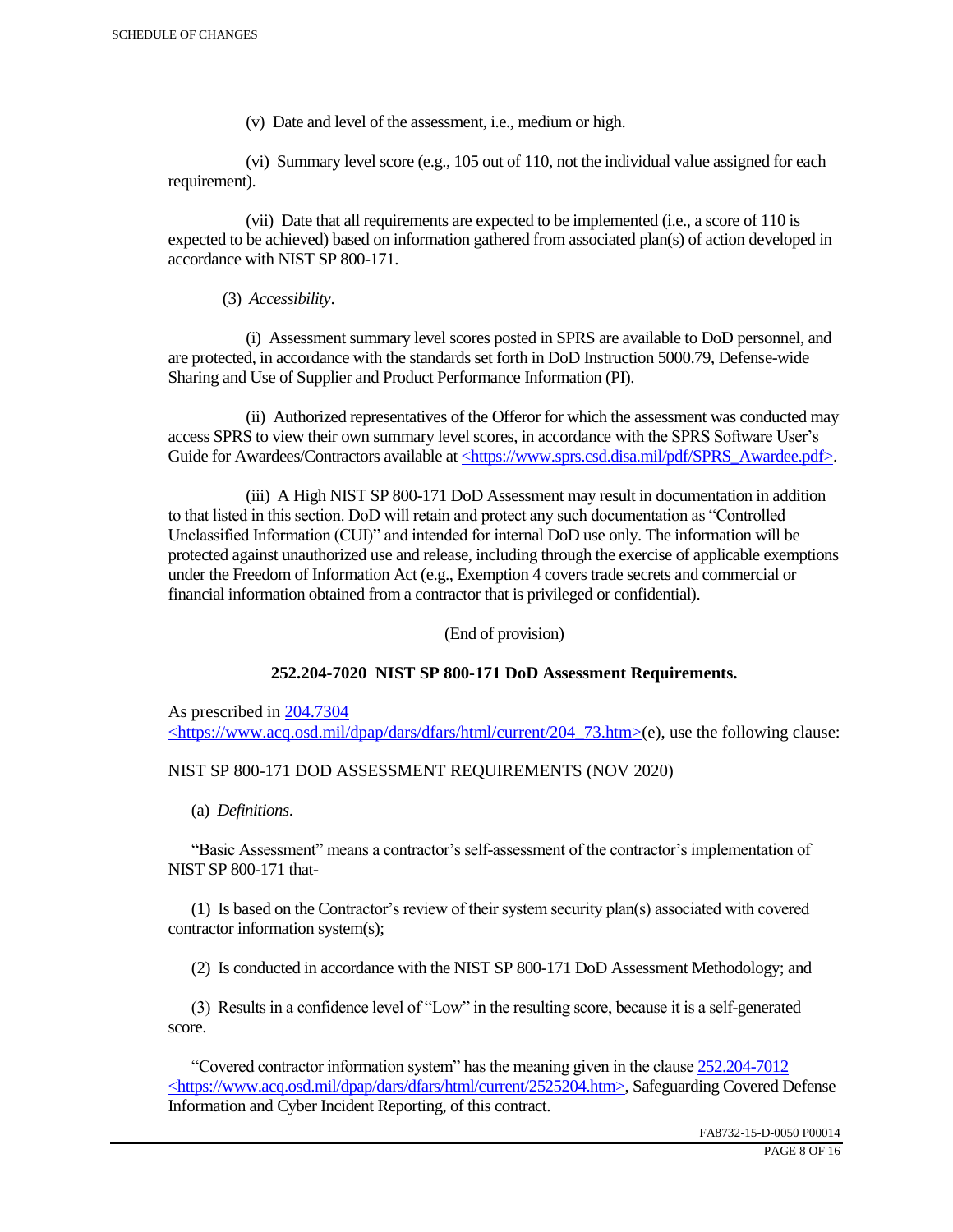"High Assessment" means an assessment that is conducted by Government personnel using NIST SP 800-171A, Assessing Security Requirements for Controlled Unclassified Information that-

(1) Consists of-

(i) A review of a contractor's Basic Assessment;

(ii) A thorough document review;

 (iii) Verification, examination, and demonstration of a Contractor's system security plan to validate that NIST SP 800-171 security requirements have been implemented as described in the contractor's system security plan; and

 (iv) Discussions with the contractor to obtain additional information or clarification, as needed; and

(2) Results in a confidence level of "High" in the resulting score.

"Medium Assessment" means an assessment conducted by the Government that-

(1) Consists of-

(i) A review of a contractor's Basic Assessment;

(ii) A thorough document review; and

 (iii) Discussions with the contractor to obtain additional information or clarification, as needed; and

(2) Results in a confidence level of "Medium" in the resulting score.

 (b) *Applicability*. This clause applies to covered contractor information systems that are required to comply with the National Institute of Standards and Technology (NIST) Special Publication (SP) 800- 171, in accordance with Defense Federal Acquisition Regulation System (DFARS) clause at 252.204- 7012 <https://www.acq.osd.mil/dpap/dars/dfars/html/current/252204.htm>, Safeguarding Covered Defense Information and Cyber Incident Reporting, of this contract.

 (c) *Requirements*. The Contractor shall provide access to its facilities, systems, and personnel necessary for the Government to conduct a Medium or High NIST SP 800-171 DoD Assessment, as described in NIST SP 800-171 DoD Assessment Methodology at https://www.acq.osd.mil/dpap/pdi/cyber/strategically\_assessing\_contractor\_implementation\_of\_NIST\_ SP\_800-171.html <https://www.acq.osd.mil/dpap/dars/dfars/html/current/dpap/pdi/cyber/strategically\_assessing\_contract

or implementation of NIST SP 800-171.html>, if necessary.

 (d) *Procedures*. Summary level scores for all assessments will be posted in the Supplier Performance Risk System (SPRS) (<https://www.sprs.csd.disa.mil/>) to provide DoD Components visibility into the summary level scores of strategic assessments.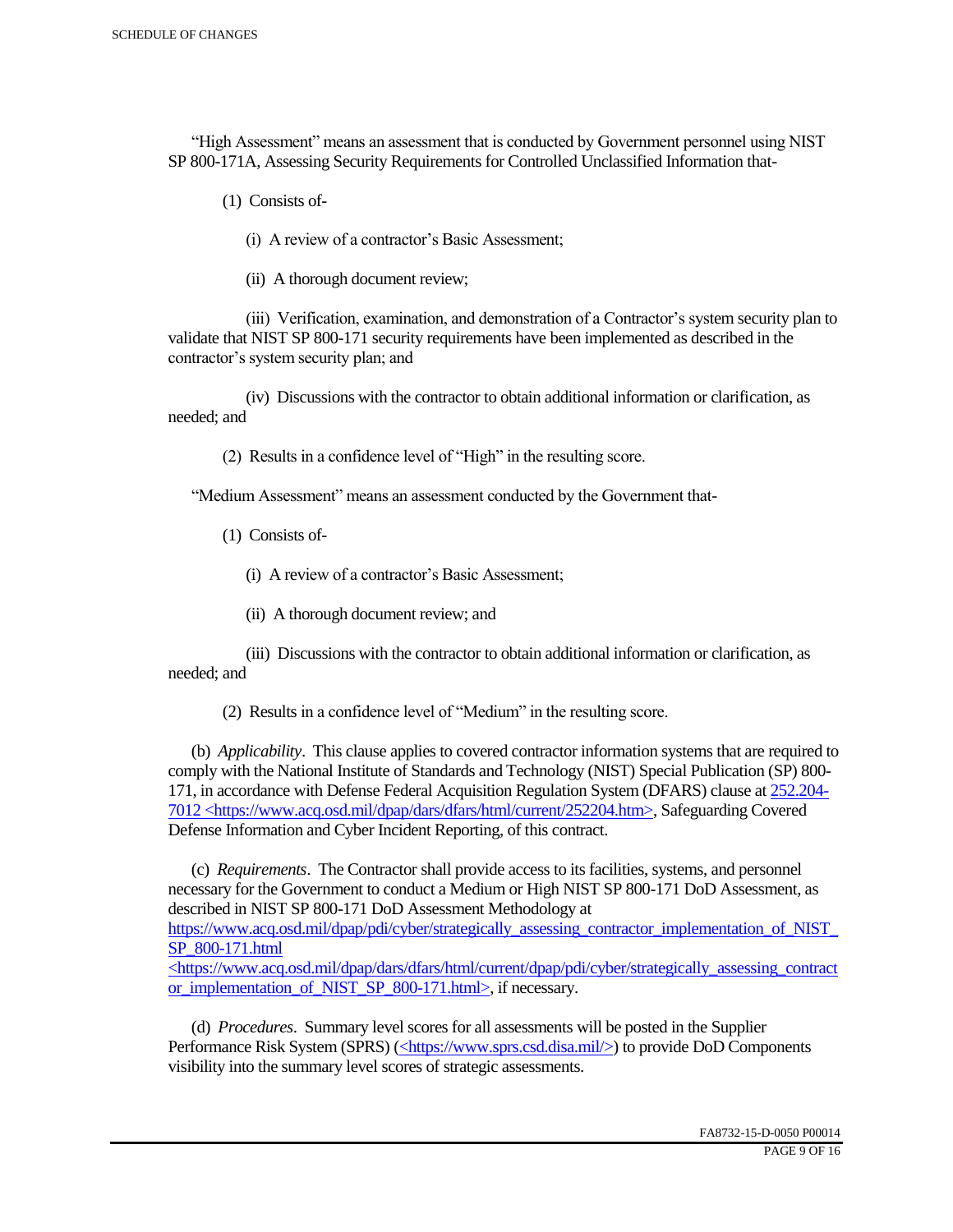(1) *Basic Assessments*. A contractor may submit, via encrypted email, summary level scores of Basic Assessments conducted in accordance with the NIST SP 800-171 DoD Assessment Methodology to webptsmh@navy.mil for posting to SPRS.

(i) The email shall include the following information:

(A) Version of NIST SP 800-171 against which the assessment was conducted.

(B) Organization conducting the assessment (e.g., Contractor self-assessment).

 (C) For each system security plan (security requirement 3.12.4) supporting the performance of a DoD contract-

(*1*) All industry Commercial and Government Entity (CAGE) code(s) associated with the information system(s) addressed by the system security plan; and

(*2*) A brief description of the system security plan architecture, if more than one plan exists.

(D) Date the assessment was completed

requirement).

(E) Summary level score (e.g., 95 out of 110, NOT the individual value for each

 (F) Date that all requirements are expected to be implemented (i.e., a score of 110 is expected to be achieved) based on information gathered from associated plan(s) of action developed in accordance with NIST SP 800-171.

 (ii) If multiple system security plans are addressed in the email described at paragraph (b)(1)(i) of this section, the Contractor shall use the following format for the report:

| <b>System Security CAGE Codes</b> |                               | <b>Brief</b> description | Date of    | <b>Total Score</b> | Date score of |
|-----------------------------------|-------------------------------|--------------------------|------------|--------------------|---------------|
| Plan                              | supported by this of the plan |                          | assessment |                    | $110$ will    |
|                                   | plan                          | architecture             |            |                    | achieved      |
|                                   |                               |                          |            |                    |               |
|                                   |                               |                          |            |                    |               |
|                                   |                               |                          |            |                    |               |

 (1) *Medium and High Assessments*. DoD will post the following Medium and/or High Assessment summary level scores to SPRS for each system security plan assessed:

(i) The standard assessed (e.g., NIST SP 800-171 Rev 1).

 (ii) Organization conducting the assessment, e.g., DCMA, or a specific organization (identified by Department of Defense Activity Address Code (DoDAAC)).

 (iii) All industry CAGE code(s) associated with the information system(s) addressed by the system security plan.

 (iv) A brief description of the system security plan architecture, if more than one system security plan exists.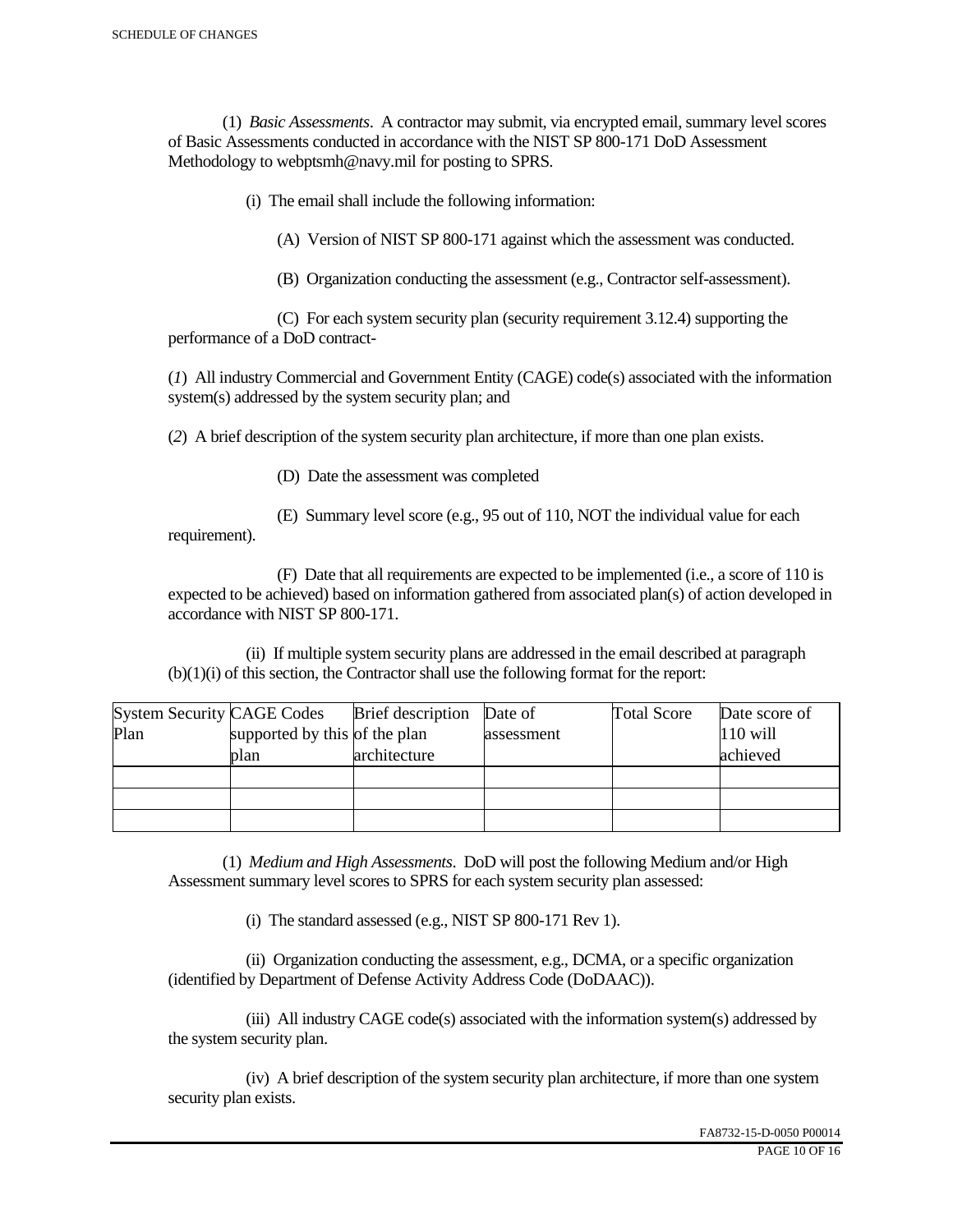(v) Date and level of the assessment, i.e., medium or high.

 (vi) Summary level score (e.g., 105 out of 110, not the individual value assigned for each requirement).

 (vii) Date that all requirements are expected to be implemented (i.e., a score of 110 is expected to be achieved) based on information gathered from associated plan(s) of action developed in accordance with NIST SP 800-171.

(e) *Rebuttals*.

 (1) DoD will provide Medium and High Assessment summary level scores to the Contractor and offer the opportunity for rebuttal and adjudication of assessment summary level scores prior to posting the summary level scores to SPRS (see SPRS User's Guide <https://www.sprs.csd.disa.mil/pdf/SPRS\_Awardee.pdf>).

 (2) Upon completion of each assessment, the contractor has 14 business days to provide additional information to demonstrate that they meet any security requirements not observed by the assessment team or to rebut the findings that may be of question.

## (f) *Accessibility*.

 (1) Assessment summary level scores posted in SPRS are available to DoD personnel, and are protected, in accordance with the standards set forth in DoD Instruction 5000.79, Defense-wide Sharing and Use of Supplier and Product Performance Information (PI).

 (2) Authorized representatives of the Contractor for which the assessment was conducted may access SPRS to view their own summary level scores, in accordance with the SPRS Software User's Guide for Awardees/Contractors available at <https://www.sprs.csd.disa.mil/pdf/SPRS\_Awardee.pdf>.

 (3) A High NIST SP 800-171 DoD Assessment may result in documentation in addition to that listed in this clause. DoD will retain and protect any such documentation as "Controlled Unclassified Information (CUI)" and intended for internal DoD use only. The information will be protected against unauthorized use and release, including through the exercise of applicable exemptions under the Freedom of Information Act (e.g., Exemption 4 covers trade secrets and commercial or financial information obtained from a contractor that is privileged or confidential).

## (g) *Subcontracts*.

(1) The Contractor shall insert the substance of this clause, including this paragraph  $(g)$ , in all subcontracts and other contractual instruments, including subcontracts for the acquisition of commercial items (excluding COTS items).

 (2) The Contractor shall not award a subcontract or other contractual instrument, that is subject to the implementation of NIST SP 800-171 security requirements, in accordance with DFARS clause 252.204-7012 of this contract, unless the subcontractor has completed, within the last 3 years, at least a Basic NIST SP 800-171 DoD Assessment, as described in

 $\langle$ https://www.acq.osd.mil/dpap/pdi/cyber/strategically\_assessing\_contractor\_implementation\_of\_NIST SP\_800-171.html>, for all covered contractor information systems relevant to its offer that are not part of an information technology service or system operated on behalf of the Government.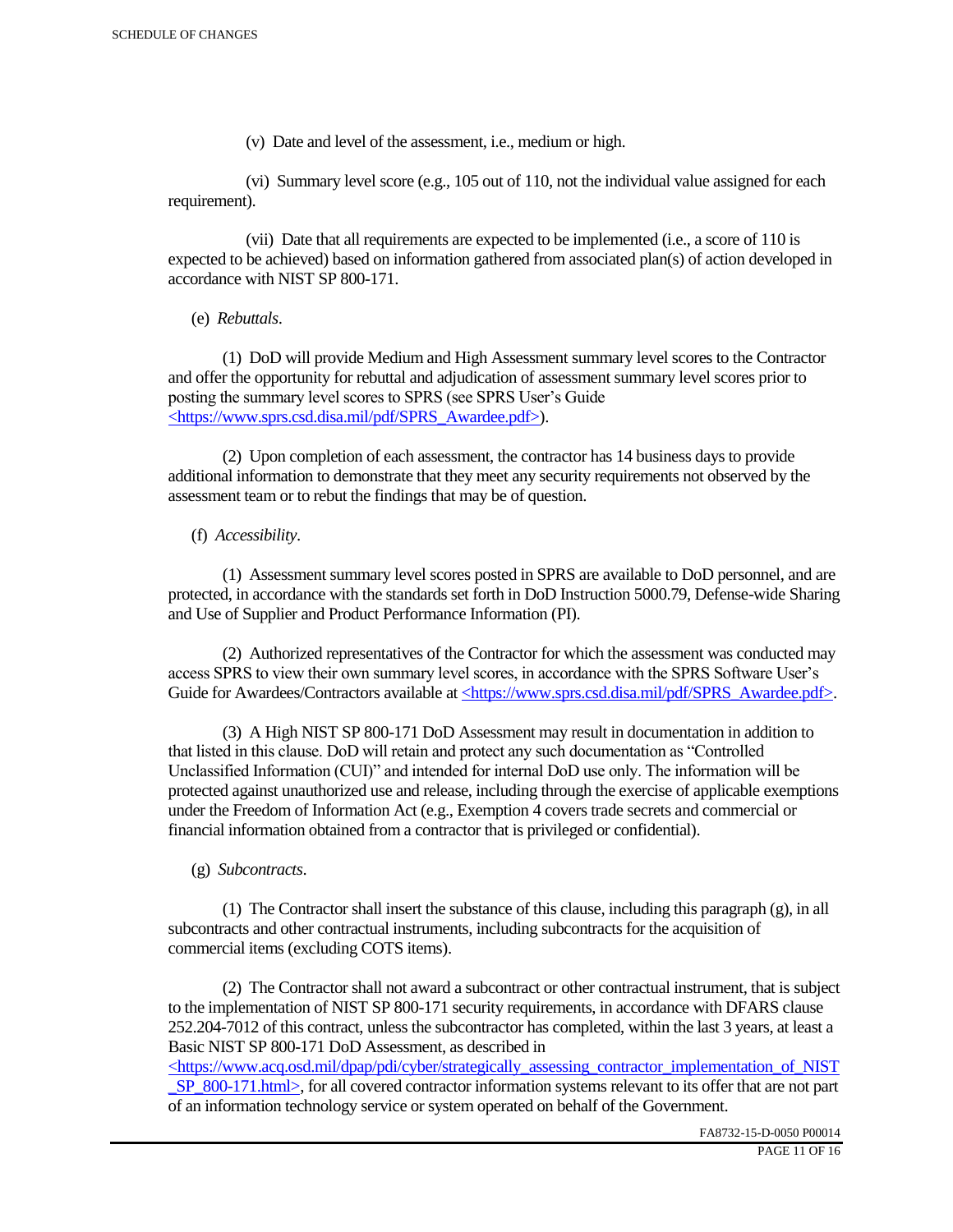(3) If a subcontractor does not have summary level scores of a current NIST SP 800-171 DoD Assessment (i.e., not more than 3 years old unless a lesser time is specified in the solicitation) posted in SPRS, the subcontractor may conduct and submit a Basic Assessment, in accordance with the NIST SP 800-171 DoD Assessment Methodology, to webptsmh@navy.mil <mailto:webptsmh@navy.mil> for posting to SPRS along with the information required by paragraph (d) of this clause.

## (End of clause)

All other terms and conditions remain unchanged.

|             |                      | Jtv.       | Unit Price l      |
|-------------|----------------------|------------|-------------------|
| <b>ITEM</b> | SUPPLIES OR SERVICES | Purch Unit | Total Item Amount |

## **For OPTION PERIOD 4**

**4100** CLIN Establish PSC: D316<br>Contract type: J - FII *Start Date:* ASREQ **Completion Date:** *Descriptive Data:* 

**Noun: NETWORK CENTRIC SOLUTIONS** *Contract type:* J - FIRM FIXED PRICE

- A. The contractor shall provide a wide range of solutions to complete the requirements IAW the PWS of the basic contract (Section J, Atch 1) and as cited in each individual task order.
- B. The Products proposed to make up these solutions shall be priced under CLIN 4600 on a cost reimbursable basis.
- C. ODCs and travel shall be priced separately under CLIN(s) 4600 and 4700.
- D. Contract type shall be Firm-Fixed Price (FFP), Fixed-Price Incentive (Firm Target/Successive Target) or Fixed Price Award Fee (FPAF).

 Incentive: To be proposed Award Fee: To be proposed

- E. Ordering Period: Effective date of option period through one (1) year.
- F. Period of Performance: To be cited in each individual task order.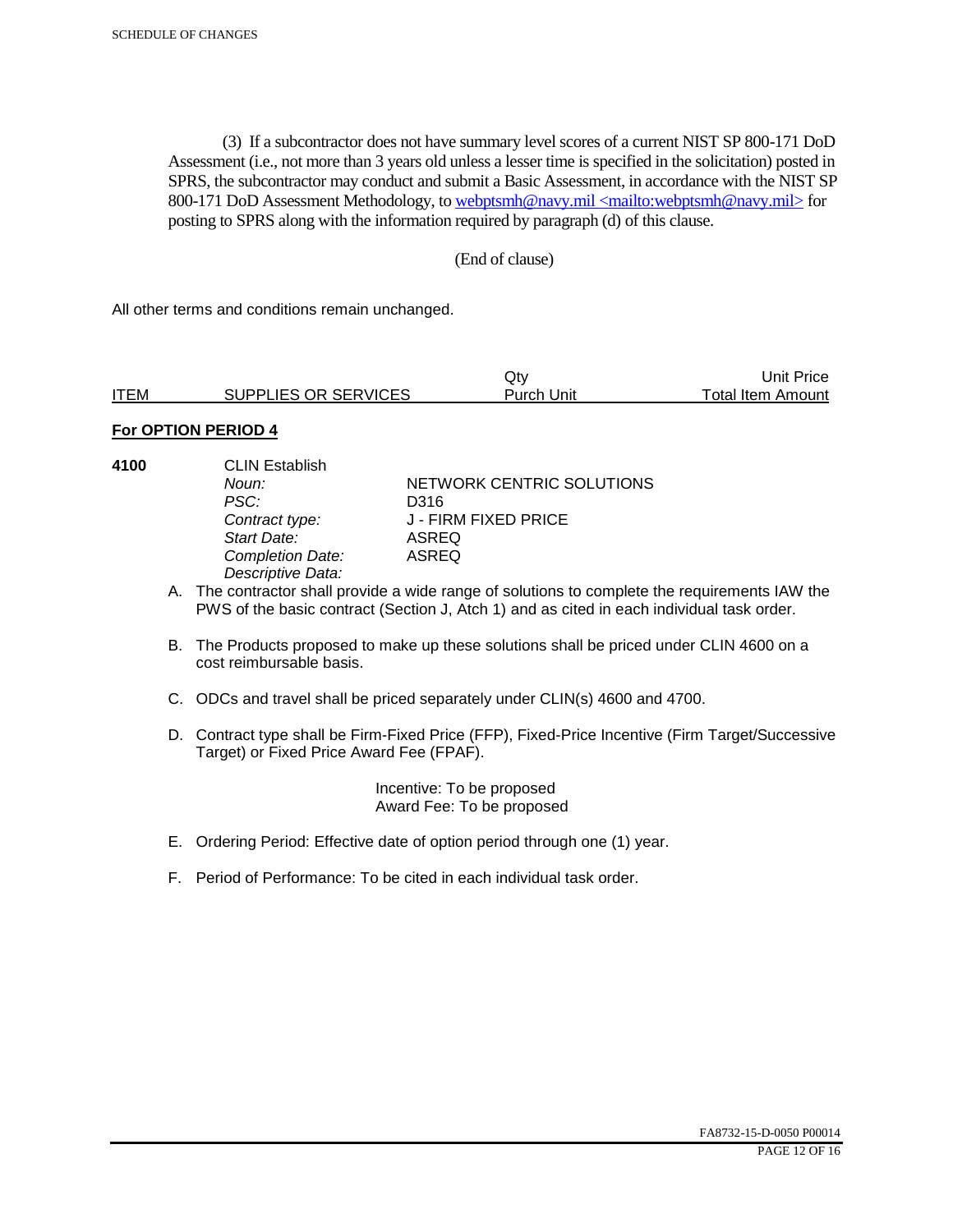|             |                      | Qtv        | Unit Price        |
|-------------|----------------------|------------|-------------------|
| <b>ITEM</b> | SUPPLIES OR SERVICES | Purch Unit | Total Item Amount |

#### **For OPTION PERIOD 4**

| 4200 | <b>CLIN Establish</b> |                           |  |
|------|-----------------------|---------------------------|--|
|      | Noun:                 | NETWORK CENTRIC SOLUTIONS |  |
|      | PSC:                  | D316                      |  |
|      | Contract type:        | J - FIRM FIXED PRICE      |  |
|      | Start Date:           | ASREQ                     |  |
|      | Completion Date:      | ASREQ                     |  |
|      | Descriptive Data:     |                           |  |

- A. The contractor shall provide a wide range of solutions to complete the requirements IAW the PWS of the basic contract (Section J, Atch 1) and as cited in each individual task order.
- B. The Products proposed to make up these solutions shall be priced under CLIN 4600 on a cost reimbursable basis.
- C. ODCs and travel shall be priced separately under CLIN(s) 4600 and 4700.
- D. Contract type shall be Cost-Plus Fixed Fee (CPFF), Cost-Plus-Incentive Fee (CPIF), or Cost-Plus Award Fee (CPAF.)

Fixed-Fee: To be proposed Incentive Fee: To be proposed Award Fee: To be proposed

- E. Ordering Period: Effective date of option period through one (1) year.
- F. Period of Performance: To be cited in each individual task order.

#### **For OPTION PERIOD 4**

**4300** CLIN Establish *PSC:* D316 *Start Date:* ASREQ *Completion Date:* ASREQ *Descriptive Data:* 

**Noun: NETWORK CENTRIC SERVICES** *Contract type:* J - FIRM FIXED PRICE

- A. The contractor shall provide labor hours IAW the PWS (Section J, Atch 1) of the basic contract and as cited in each individual task order. The contractor shall provide labor categories and rates IAW Section J, Atch 5, and as cited in each individual task order.
- B. Contract type shall be Labor Hour.
- C. ODCs and travel shall be priced separately under CLIN(s) 4600 and 4700.
- D. Ordering Period: Effective date of option period through one (1) year.
- E. Period of Performance: To be cited in each individual task order.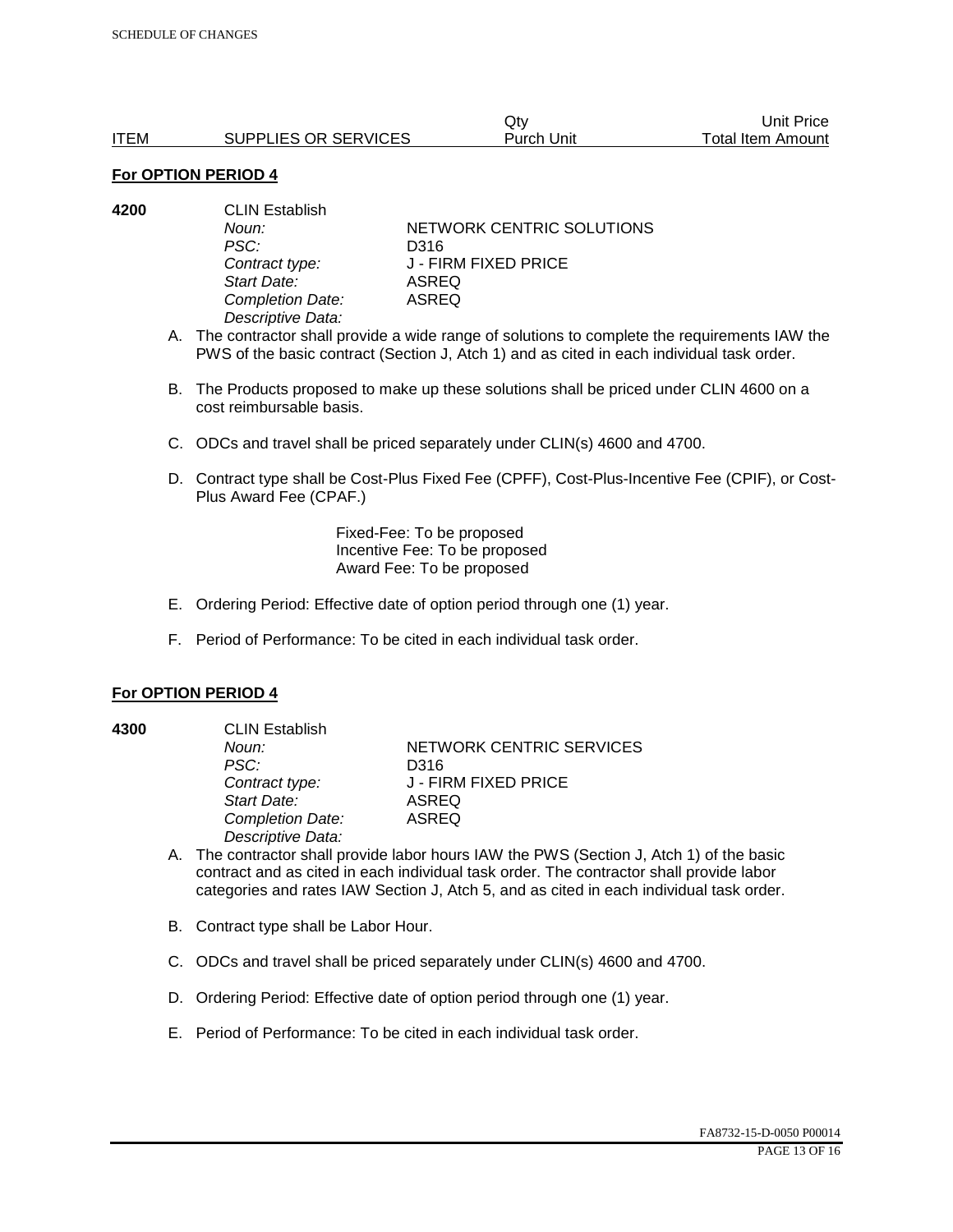|      |                      | Qtv        | Unit Price        |
|------|----------------------|------------|-------------------|
| ITEM | SUPPLIES OR SERVICES | Purch Unit | Total Item Amount |

#### **For OPTION PERIOD 4**

**4400** CLIN Establish *Noun:* DATA *PSC:* D316 *NSN:* N - Not Applicable *DD1423 is Exhibit:* A *Contract type:* J - FIRM FIXED PRICE *Inspection:* DESTINATION *Acceptance:* DESTINATION *FOB:* DESTINATION *Descriptive Data:* 

- A. The contractor shall deliver data in accordance with and as specified in Section J, Exhibit A (Contract Data Requirements List (CDRL)) and as specified in individual task orders.
- B. This CLIN is Not Separately Priced (NSP). Price is included in CLIN 4100, CLIN 4200, and CLIN 4300.
- C. Ordering Period: Effective date of option period through one (1) year.
- D. Period of Performance: To be cited in each individual task order.

## **For OPTION PERIOD 4**

| 4500 | <b>CLIN Establish</b> |                      |  |
|------|-----------------------|----------------------|--|
|      | Noun:                 | <b>WARRANTY</b>      |  |
|      | PSC:                  | D316                 |  |
|      | Contract type:        | J - FIRM FIXED PRICE |  |
|      | Start Date:           | <b>ASREQ</b>         |  |
|      | Completion Date:      | <b>ASREQ</b>         |  |
|      | Descriptive Data:     |                      |  |

- A. The contractor shall provide a warranty, in lieu of or in addition to the standard warranty, IAW each individual task order and the basic contract on an as-required basis. Warranty options include: System Warranties, Workmanship and Construction Warranties, and/or extended product warranties.
- B. Contract type shall be Firm Fixed Price (FFP).
- C. Ordering Period: Effective date of option period through one (1) year.
- D. Period of Performance: To be cited in each individual task order.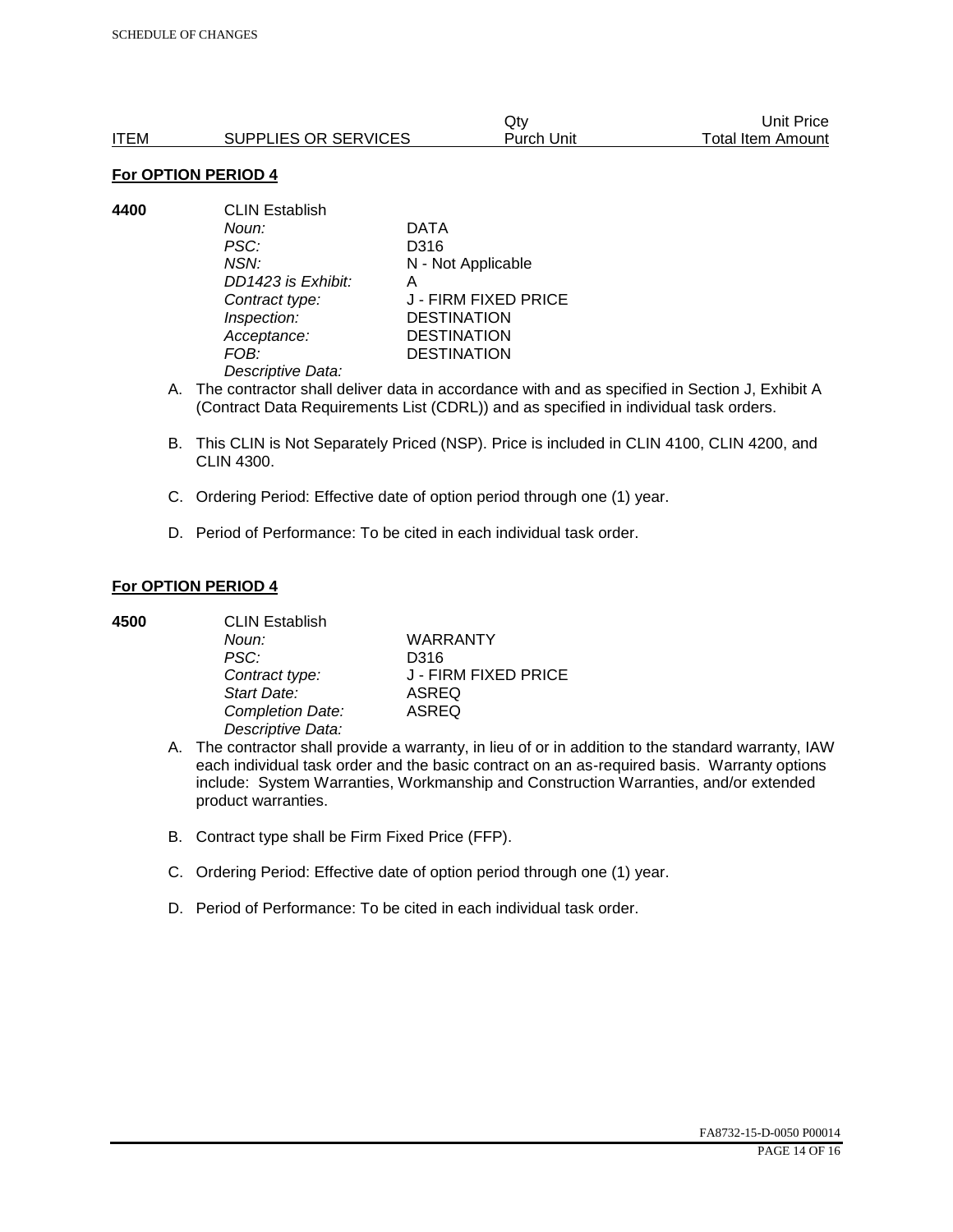Qty Unit Price ITEM SUPPLIES OR SERVICES Purch Unit Total Item Amount

# **For OPTION PERIOD 4**

| 4600 | <b>CLIN Establish</b> |                    |  |
|------|-----------------------|--------------------|--|
|      | Noun:                 | OTHER DIRECT COSTS |  |
|      | PSC:                  | D316               |  |
|      | NSN:                  | N - Not Applicable |  |
|      | Contract type:        | S-COST             |  |
|      | Inspection:           | <b>DESTINATION</b> |  |
|      | Acceptance:           | <b>DESTINATION</b> |  |
|      | FOB:                  | <b>DESTINATION</b> |  |
|      |                       |                    |  |

#### *Descriptive Data:*

A. The contractor shall provide other direct costs as specified in each task order and the basic contract.

(1) No profit shall be paid on purchases made under this CLIN; however, DCAA approved burden rates are authorized.

(2) ODCs must be purchased in accordance with the Contractor's approved purchasing system, as applicable.

(3) The products proposed to make up the solutions in CLINs 4100 and 4200 shall be purchased in-accordance-with Section J, Attachment 1, paragraph 3.5.1 of the Performance Work Statement (PWS) of this contract.

B. The contractor will provide ODCs on a cost reimbursable basis only.

C. Ordering Period: Effective date of option period through one (1) year.

D. Period of Performance: To be cited in each individual task order.